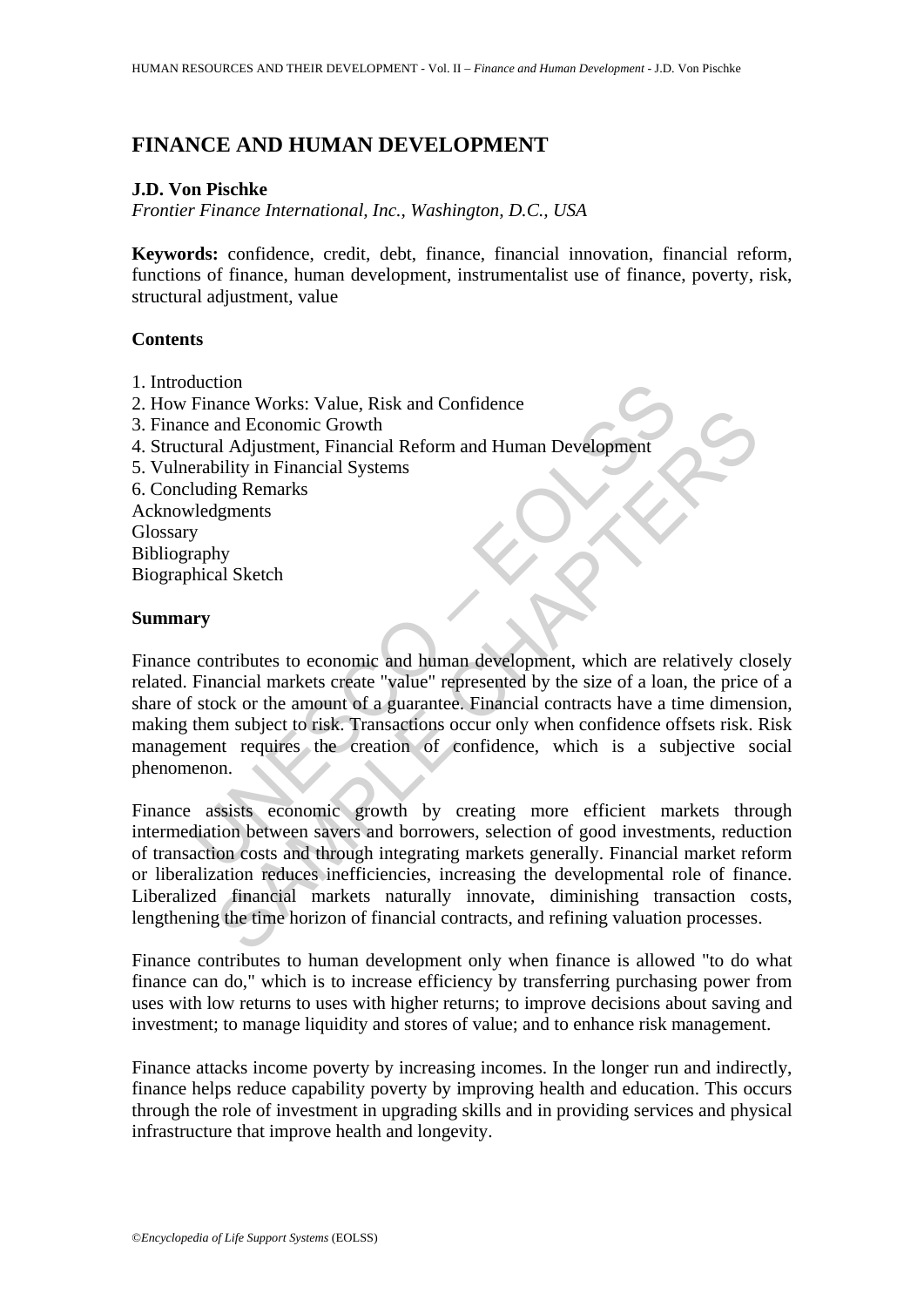Finance is vulnerable to public policy that seeks to use it in instrumentalist ways (for specific, politically-favored purposes) that impede efficient operation of financial markets. This occurs when subsidies, taxes, quotas and regulations impose costs that exceed the value of the benefits they provide. Much of the debate about the contribution of finance to human development involves contesting views about the role of finance and the costs and benefits of instrumentalist intervention.

# **1. Introduction**

Finance consists of three categories: exchange of money now for promises to repay or deliver in the future, money and related means of payment, and institutions that facilitate the operation of financial markets. Financial markets are arrangements where promises trade, and financial institutions are entities that process transactions. Financial institutions may be informal, deriving their legitimacy entirely from those participating in them, or formal in the sense of being legal entities subject to regulation by the State.

Financial instruments specify rights and instructions regarding the ownership and use of financial contracts. "Finance" is used very broadly here to include all these dimensions and aspects. While finance was until recently widely thought to be all about money, it is now accepted that finance is all about risk.

is the electration of mianchar matters. Fundarial matters are arian<br>an interest and financial institutions are entities that process transact<br>ons may be informal, deriving their legitimacy entirely from those<br>on smay be in may be informal, deriving their legitimacy entirely from those participational in the sense of being legal entities subject to regulation by the Standaruments specify rights and instructions regarding the ownership and us The primary function of financial markets is to value promises. This process rests on exploration of risk and on its management, which is achieved generically through the creation of confidence. Valuation encourages the use of funds for productive purposes and discourages their unproductive application, promoting efficient investment, contributing to economic performance. It creates choices and also reduces transaction costs.

Risk management and confidence are intertwined at social and cultural levels, underlying modern commerce, human wellbeing and successful social organization. Finance also assists the protection and preservation of physical capital, whether natural or created by people.

Human development (HD) also requires description. "To center development around people" is a phrase used by United Nations agencies. Implementation of the human development priority generally focuses on "public services" such as education, health, and infrastructure that improve the quality of life; on redistributive actions by government such as safety nets of various types and the expanded exercise of certain recently-enunciated rights; and in general on a better deal for the poor. The UNDP (United Nations Development Program) Human Development Report (HDR) 1996 provides guideposts: "To be valuable and legitimate, development...must be peoplecentered, equitably distributed and environmentally and socially sustainable." It adds, "Eliminating poverty requires a holistic approach to human development. Not handouts, but empowerment. Not Band-Aids, but the preconditions for self-help."

Human development efforts are often focused on poverty alleviation. HDR 1996 defines poverty not simply as lack of income. It offers "capability poverty" as a more useful and valid measure, specifying three basic capabilities: to be well nourished and healthy, for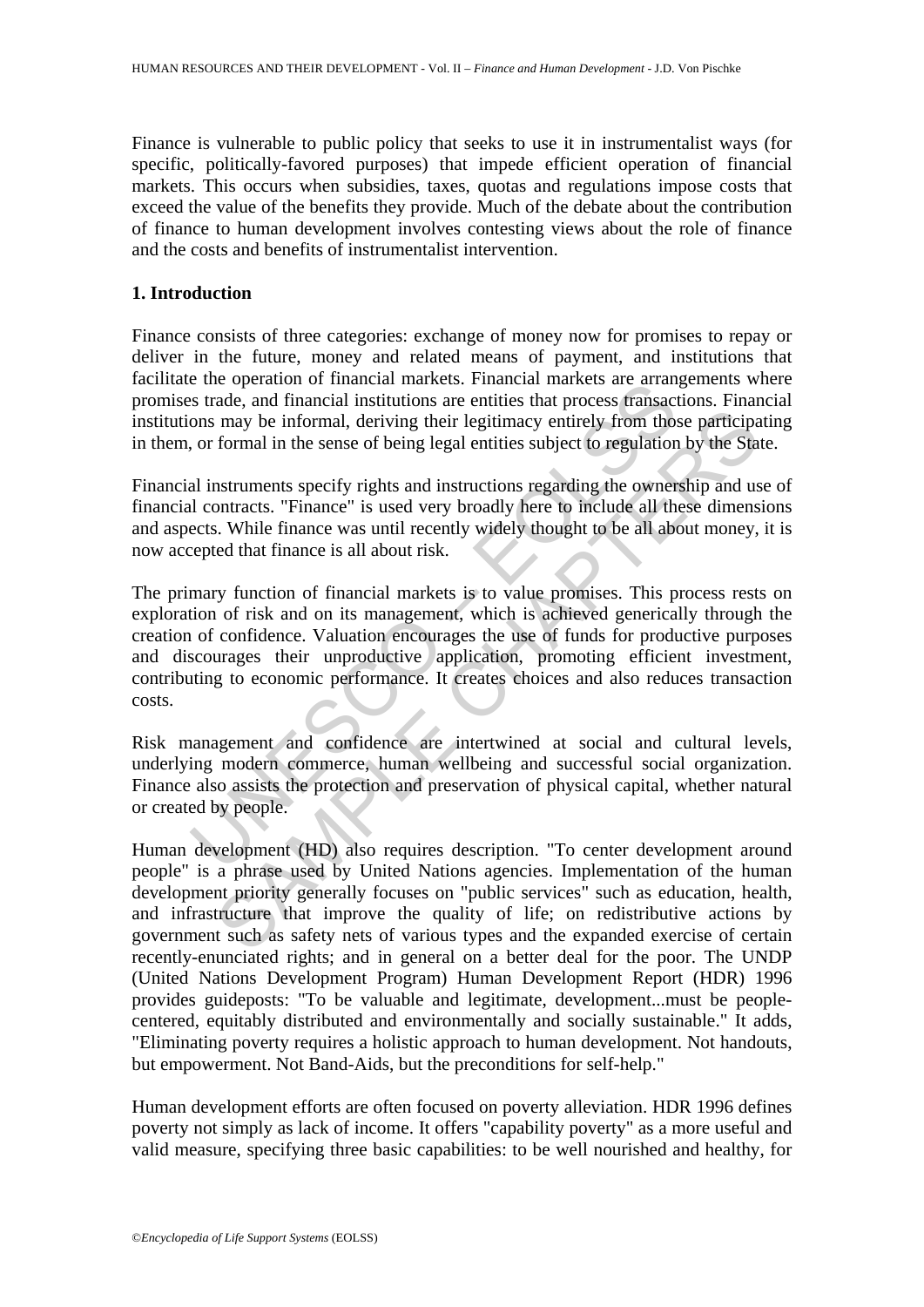healthy human reproduction, and to be educated and knowledgeable. In many countries the capability poor far exceed the number who are income poor according to measures used in HDR 1996.

The poverty and social security focus of HD as emphasized by UN agencies and others rarely appears enthusiastic about the possibility that enterprise or commercial activities are an essential part of the HD quest and that these, too, should be stimulated as a means of advancing the general welfare and addressing the plight of the poor. For those holding a narrow view, HD may appear to depart from the nature of finance, which operates primarily by enabling individuals and groups to express their private priorities in their efforts to improve their own economic situations.

However, a holistic view of human development expands the options available to those promoting HD. Any holistic approach has to recognize and celebrate the fact that HD as measured by UNDP tends to be greatest in countries where per capita incomes are highest (excepting some wealthy oil exporting nations).

er, a holistic view of human development expands the options ave and HD. Any holistic approach has to recognize and celebrate the ed by UNDP tends to be greatest in countries where per capited (excepting some wealthy oil e Indeed, the weak spot in finance is its attractiveness to those who advocate its use in an instrumentalist manner coupled with coercive power or with relatively low levels of accountability, i.e., as an instrument of public policy involving taxation, spending, and other laws and regulations having an impact on finance. In all respects finance is controversial, making the instrumentalist response both attractive and contestable, a centerpiece of public debate.

The role of finance is explored here on several levels, beginning with the nature of finance, relationships between finance and economic growth, policies issues involving finance and human development, and vulnerability in financial systems.

# **2. How Finance Works: Value, Risk and Confidence**

HD. Any holistic approach has to recognize and celebrate the fact that HHD CM any holistic approach has to recognize and celebrate the fact that HHD WNDP tends to be greatest in countries where per capita incomes<br>cepting s Financial markets create "value." They do this by providing money against promises to repay, the commitment of funds in the present against promises to be honored in the future. Credit is a common example, equity shares held by owners are another, and contingent contracts such as insurance, guarantees and derivatives, are a third. These commitments and promises are created in financial markets, which include credit markets, equity or stock markets, and markets that deal in contingent contracts such as insurance and guarantees. In financial terms, the value they create by monetizing promises is measured by the amount of money they provide. Value equals the size of the loan, the price of the stock or the amount of the guarantee or insurance coverage.

# **2.1. Confidence and Financial Markets**

This valuation process makes financial markets unique in that all financial contracts have a time dimension. This creates risk because the future cannot be accurately predicted -- risk is the certainty that things will not always work out as planned or promised. This raises the question why anyone would enter into a financial contract. The answer lies in the third building block of financial markets, after value and risk, which is confidence. Transactions occur voluntarily only when risk is offset by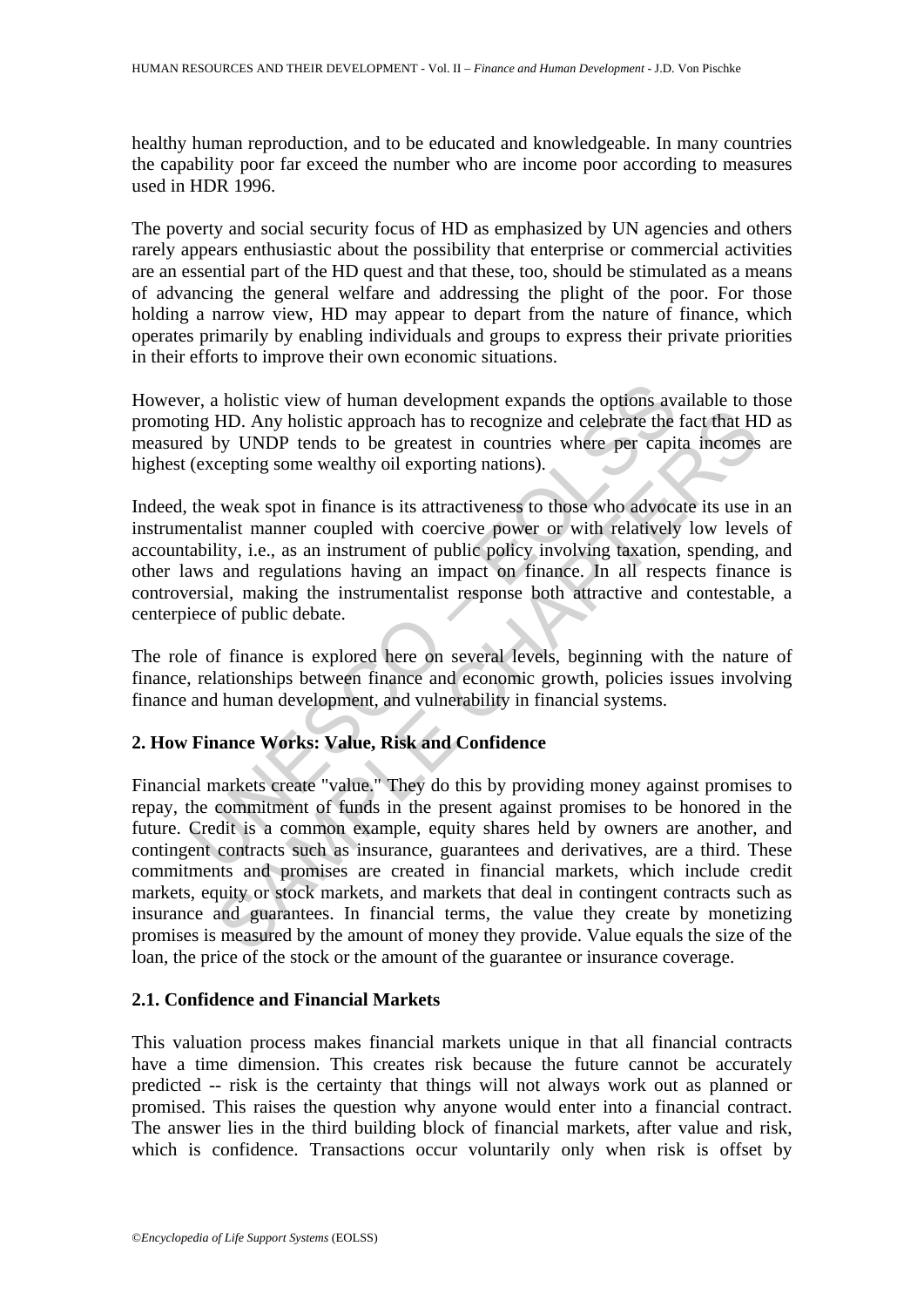confidence. The balance between risk and confidence determines how much value can be created, from none at all where confidence is lacking to considerable sums where it abounds.

Confidence is generated in two ways in financial markets. Actuarial confidence predominates. It is based on experience, permitting borrowers and lenders to judge each other's promises to be fulfilled in the future using historical information about intentions, capacity and character. In modern finance some of these features can be distilled from huge databases on firms, households and individuals, making them eligible for unsolicited credit cards, for example, based on probability as structured by credit scoring systems.

Confidence is also created by guarantees. These include "hard" collateral that the lender can easily repossess and sell in the event a financial contract is dishonored, and promises by third parties, such as banks and governments, acceptable to lenders.

nce is also created by guarantees. These include "hard" collateraly repossess and sell in the event a financial contract is dis by third parties, such as banks and governments, acceptable to lonce is the most challenging r repossess and sell in the event a financial contract is dishonored, y third parties, such as banks and governments, acceptable to lenders.<br>
2 is the most challenging requirement for financial market developments is generat Confidence is the most challenging requirement for financial market development. Confidence is generated within financial markets by the same tools that are used to manage risk. In corporate finance, for example, division of finance into debt and equity creates more confidence. The legal distinction between equity and debt is that the returns to equity or ownership are variable, reflecting the performance of the enterprise, while the returns to debt are steady, as stipulated in loan contracts governing the timing and amount of repayment. Equity holders are owners, who in return for accepting the risk of loss hope to reap relatively large gains. Those providing debt expect to be repaid a fixed amount, regardless of the enterprise's performance.

The equity holders of an enterprise already have confidence in it. Their efforts to borrow to help their enterprise grow creates additional confidence, as shown by their success in attracting lenders who may not, among other reasons, have sufficient confidence to become equity holders. They are willing to lend to the enterprise, in part, because their claims have legal priority over those of the owners. Guarantees by third parties likewise provide the confidence necessary for many financial transactions.

# **2.2. The Social Basis of Finance**

Risk and confidence make financial markets fundamentally subjective and social: they never operate in a vacuum. Confidence is therefore very strongly influenced by factors outside finance, which are expressed through what may be called a society's great institutions. It is these institutions that underlie poverty and also wealth. These great institutions define the role of the individual and of groups (including the State), determine what constitutes property and how and by whom it may be used and exchanged, govern how income and wealth are generated and deployed, define what constitutes information and how it is used, and interpret the meaning of change and specify how conflicts are managed. They determine the benefits of social activity. Society's great institutions include the State, law, commerce, education, belief systems and the media.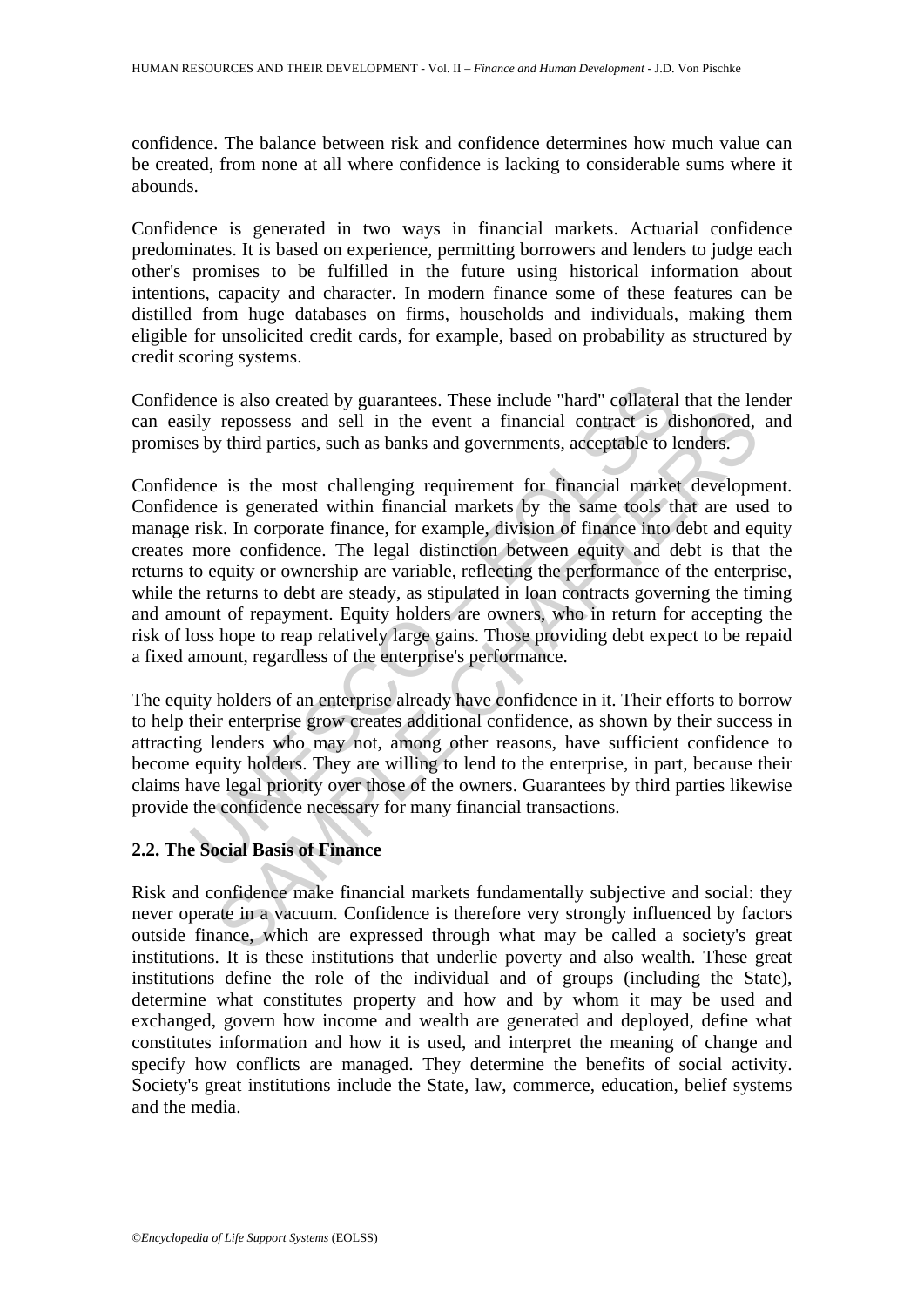These institutions form society's perceptions of risks and its general view of the future. They reflect social structure and determine the amount of effort or transaction costs required to achieve and maintain consensus or to effect change. They determine the legal framework and the costs of gaining access to the legal system. These institutions have much to do with finance because risk is weighed subjectively. Risk management requires confidence, which requires consensus if it is to have a broad base. The costs of achieving any given level of consensus vary greatly from society to society, from issue to issue, and from era to era.

Great institutions are also important to the remunerative use of credit because they shape attitudes toward productive activity. For formal financial systems to work, a surplus has to be produced somewhere in the financing cycle. When credit is used, a portion of the surplus specified in advance has to be returned to the lender in the form of interest. The greater the surplus, the greater the potential role of finance in its creation and use. Does society view creation of a surplus as highly valued behavior, simply as acceptable behavior, or as suspicious behavior? To what extent does society entrust the surplus to those who directly create it, rather than finding other means for its retention and distribution?

as to be potouced somewhere in the manning cycle. when can<br>of the surplus specified in advance has to be returned to the lende<br>of the surplus specified in advance has to be returned to the lende<br>of the surplus specified in increaring the surplus, the greater the potential role of finance in its creation is expected by via the syrus as highly valued behavior, simply behavior, or as suspicious behavior? To what extent does society entrusy beha In this respect a society's great institutions govern views of the validity of agreements entered into voluntarily. Individuals and firms that borrow or invest must be convinced that they are likely to achieve gains and that these gains will not be taken from them capriciously or arbitrarily. While interest rates are prices, they are also indicators of the time value of money (i.e., what is a dollar to be received at a specified time in the future worth today?). As such, they reflect society's view of the future, which in effect determines the cost of buying or selling the future by entering into contracts and making investments. High interest rates show less present confidence than low rates: They reflect a desire for more returns now in decisions across time.

Governments have tremendous influence on confidence. Government actions that help to create confidence include administration of justice and preservation of peace and civil order, protection of property and provision of personal security, and consistency in policy and in its application. Governments destroy confidence by failing in these respects, by creating high rates of inflation, through corruption, and by losing wars. Correlation is at work: governments that destroy confidence or are not adept at creating it are unlikely to do well in furthering human development in the long run.

# **2.3. Attitudes: the Power of Credit or the Scourge of Debt?**

The social basis of finance is also found in views about it. For example, in Liberian vocabulary "debt" is a burden that is very difficult or impossible to repay while "credit" connotes obligations that can and have to be repaid. Many societies and religions hold debt in low esteem, discouraging its use. Virtually every language has maxims relating to debt. In English, Shakespeare admonished, "neither a borrower nor a lender be." Getting too deeply into debt has been a concern ever since the first loan was made.

Reasons for overindebtedness among informal borrowers include untenable economic situations, such as those faced by farms that cannot adapt to the decline in the "real" or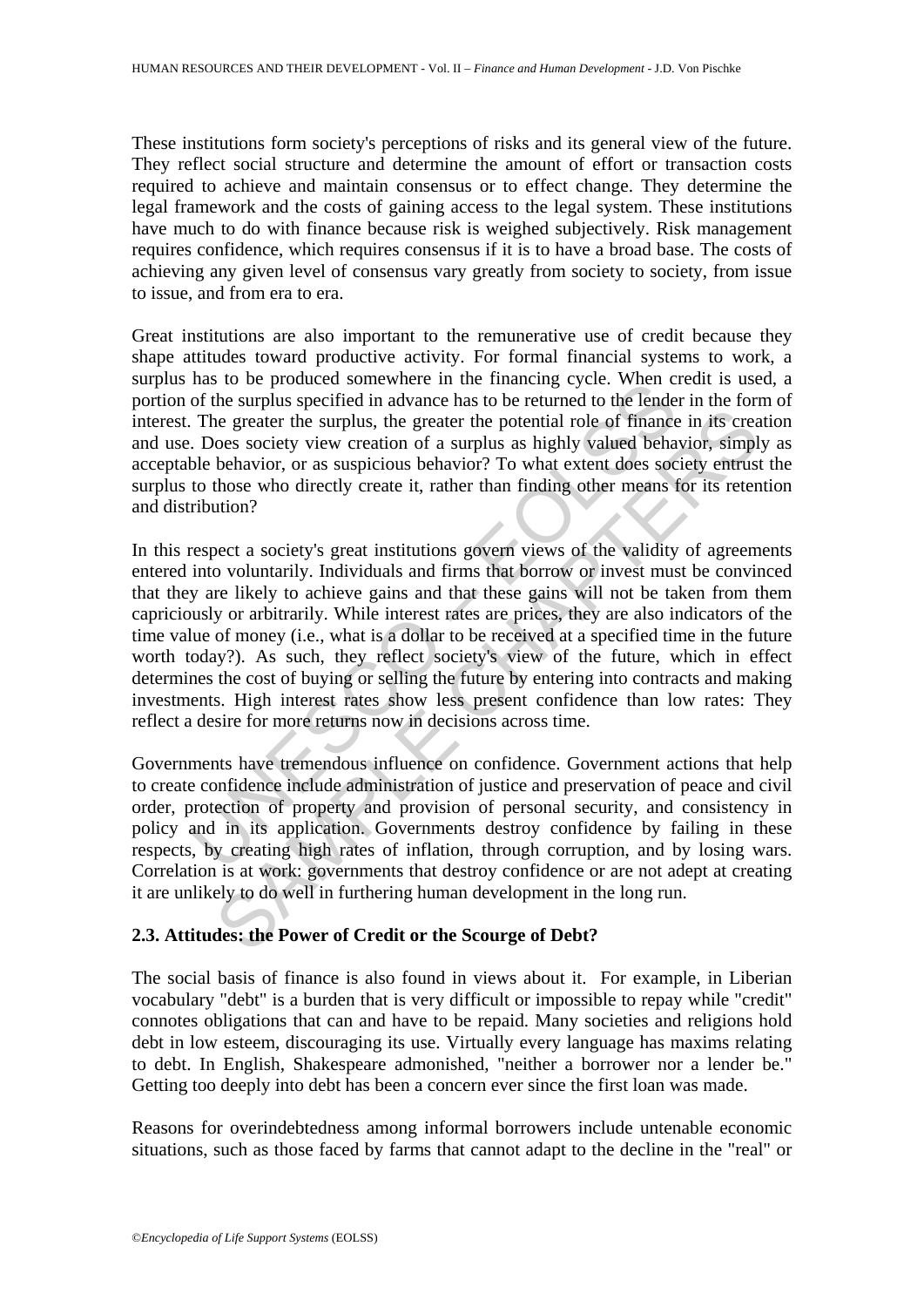inflation-adjusted prices of global agricultural output, which continuously expands. Emergencies may also lead to overindebtedness as a means of avoiding worse alternatives such as homelessness, starvation and death as distressed households sell their assets, exhaust their borrowing power and become reliant on the charity of their community. In these cases debt is more likely to be a symptom than a cause of impoverishment, although debt once incurred may be very difficult to repay, becoming a cause of continued misery.

In the formal sector the situation is more ironic. Aggressively innovative financial institutions make debt very enticing. For lenders such as banks and finance companies, this strategy usually requires a legal system that makes debt collection feasible at low cost to the creditor. However, many legal systems retard the development of finance by operating in such a way that many forms of property cannot be effectively used as collateral, restricting the debt capacity of asset owners.

Formal lenders using less formal techniques, such as microfinance institutions, do not rely on legal systems for collection. (Microfinance consists of financial services for the working poor, such as small loans that are usually defined as being less then US\$ 1,000. Women are frequently targeted by microlenders.) Microlenders create relatively intense relationships with borrowers, creating incentives by promising good payers continued access to credit and opportunities for larger loans, coupled with peer group support and possibly advice on business development.

In succession. Intervery, many legal systems letatu the development<br>and in such a way that many forms of property cannot be effected, restricting the debt capacity of asset owners.<br>
lenders using less formal techniques, su estricting the debt capacity of asset owners.<br>
aders using less formal techniques, such as microfinance institutions, do<br>
al systems for collection. (Microfinance consists of financial services for<br>
oor, such as small loan These relationships help to ensure prudent borrowing, although the common practice of offering ever-increasing loan sizes to good clients may eventually pose a threat unless other means are used to determine debt capacity. However, there is a cost to constructing and maintaining microfinance systems. Annual total costs of a number of efficient microlenders at the end of the twentieth century approximated 20 percent of the size of their loan portfolio, and this was often with subsidized funding costs. As a consequence, effective interest rates reaching 30 percent or more charged on loans have often been required for most of these lenders to become sustainable.

Modern financial markets and legal systems forgive private debts every day. Commercial banks in developed countries expect to have bad debt costs amounting to between 0.5 and 1% of commercial loans outstanding in normal years, while annual credit card bad debt losses generally range between 3 and 5% of amounts outstanding. Bankruptcy in the US has increased since softer laws were passed in the late 1970s, offering more protection to bankrupt individuals. In the late 1990s, in spite of a booming economy, personal bankruptcies surpassed one million a year. Lenders, of course, have little choice but to pass the costs of their losses on to their overall customer base, their shareholders and their employees. Thus, bad debt losses are a social cost.

# **3. Finance and Economic Growth**

Finance matters in economic development, without which human development is retarded in the long run. Likewise, economic growth may not be achievable without human development. Financial services supplied broadly and efficiently accelerate economic growth, increase the efficiency of resource allocation, and spread wealth more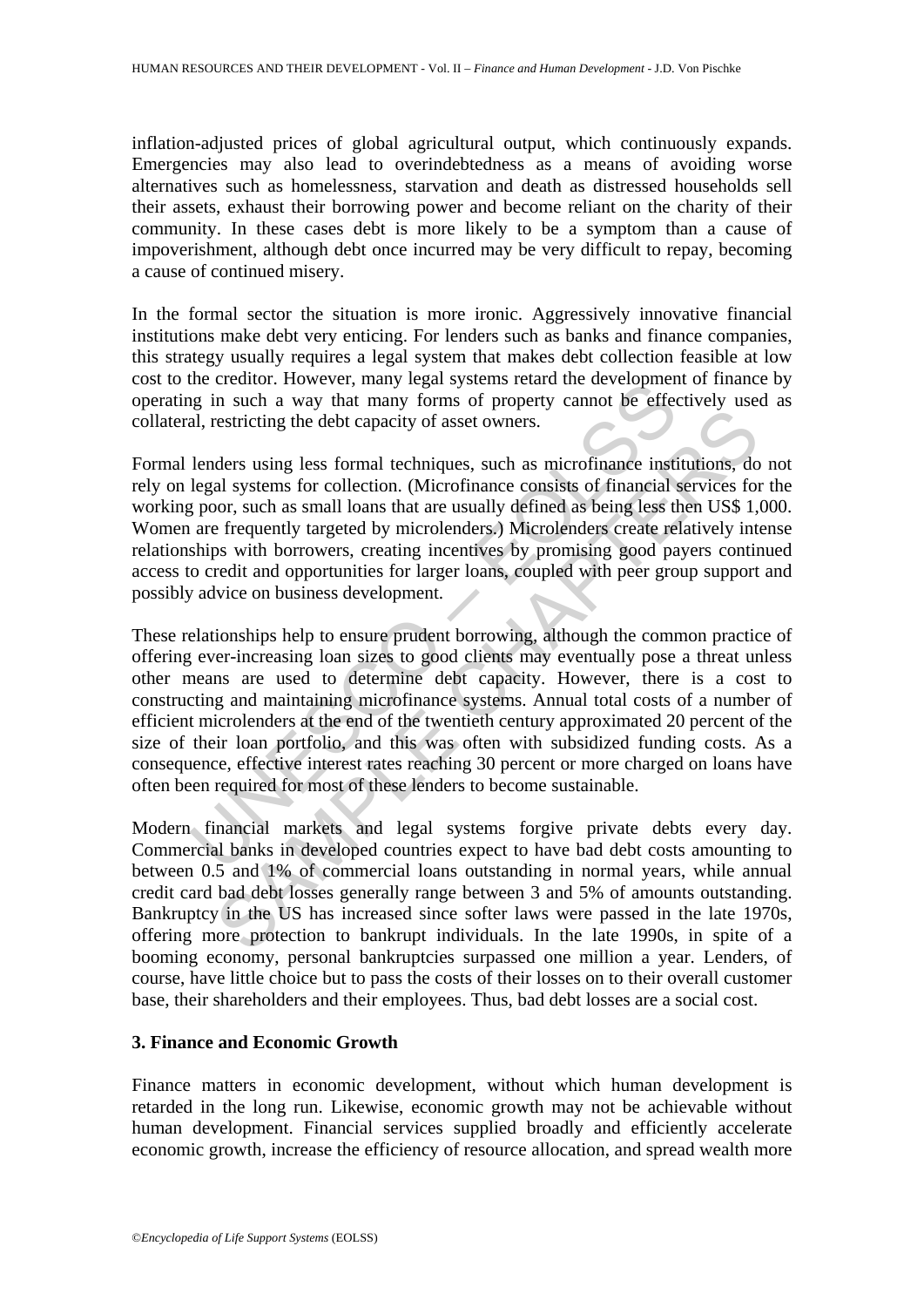broadly. There is skepticism in some quarters about the nature of these relationships, but, historically, growth and human development are correlated.

## **3.1. Evolving Views of Finance**

However, economists have questioned the importance of financial markets. In the midtwentieth century Joan Robinson's view was that, "Where enterprise leads, finance follows." Public policy was dominated by Keynesian thought, which held that growth in money holdings (i.e., financial assets) occurs at the expense of growth in directly productive capital such as factories and roads, retarding economic growth.

Eventy, Nonau on Wickmino suesseu compenentating verventing, wendined<br>timent and investment in physical and intellectual capital, and<br>ized the growth-enhancing attributes of financial deepening thre<br>ket integration. (Finan More recently, Ronald McKinnon stressed complementarity between financial development and investment in physical and intellectual capital, and Edward Shaw emphasized the growth-enhancing attributes of financial deepening through its impact on market integration. (Financial deepening occurs when the financial sector grows more rapidly than the economy as a whole. Competitive behavior assists market integration, which results in the convergence of prices over space and time for similar goods and services. This has social benefits by making prices lower and more nearly equal for larger and larger numbers of consumers and producers.)

Econometric analysis suggests that financial development is an important determinant of economic growth. Countries with superior indicators of financial deepening at any point in time show higher GDP growth rates for the next 10 or 30 years. Financial development does not simply follow economic growth. Policies favoring broad, efficient provision of financial services have a positive impact on long-term economic growth.

If the growth-enhancing attributes of financial deepening through its im integration. (Financial deepening occurs when the financial sector gradity than the conomy as a whole. Competitive behavior assists may which results Economists holding positive views of the financial system note that it is a key component of the institutional infrastructure required to reduce transaction costs in the economy and for the efficient operation of all markets. (Transaction costs are basically aggravation, time and money.) The most important contribution of finance may well be its ability to foster larger and more integrated markets facilitating trade. Better performing markets promote the division of labor and specialization which increases efficiency; greater competition which lowers prices and stimulates innovation; use of modern technologies; and economies of scale (mass production and distribution reduces costs) and of scope (combining production and distribution of goods and services that are somehow related is cheaper than dealing with them separately).

> TO ACCESS ALL THE **24 PAGES** OF THIS CHAPTER, Visi[t: http://www.eolss.net/Eolss-sampleAllChapter.aspx](https://www.eolss.net/ebooklib/sc_cart.aspx?File=E1-10-04-06)

- - -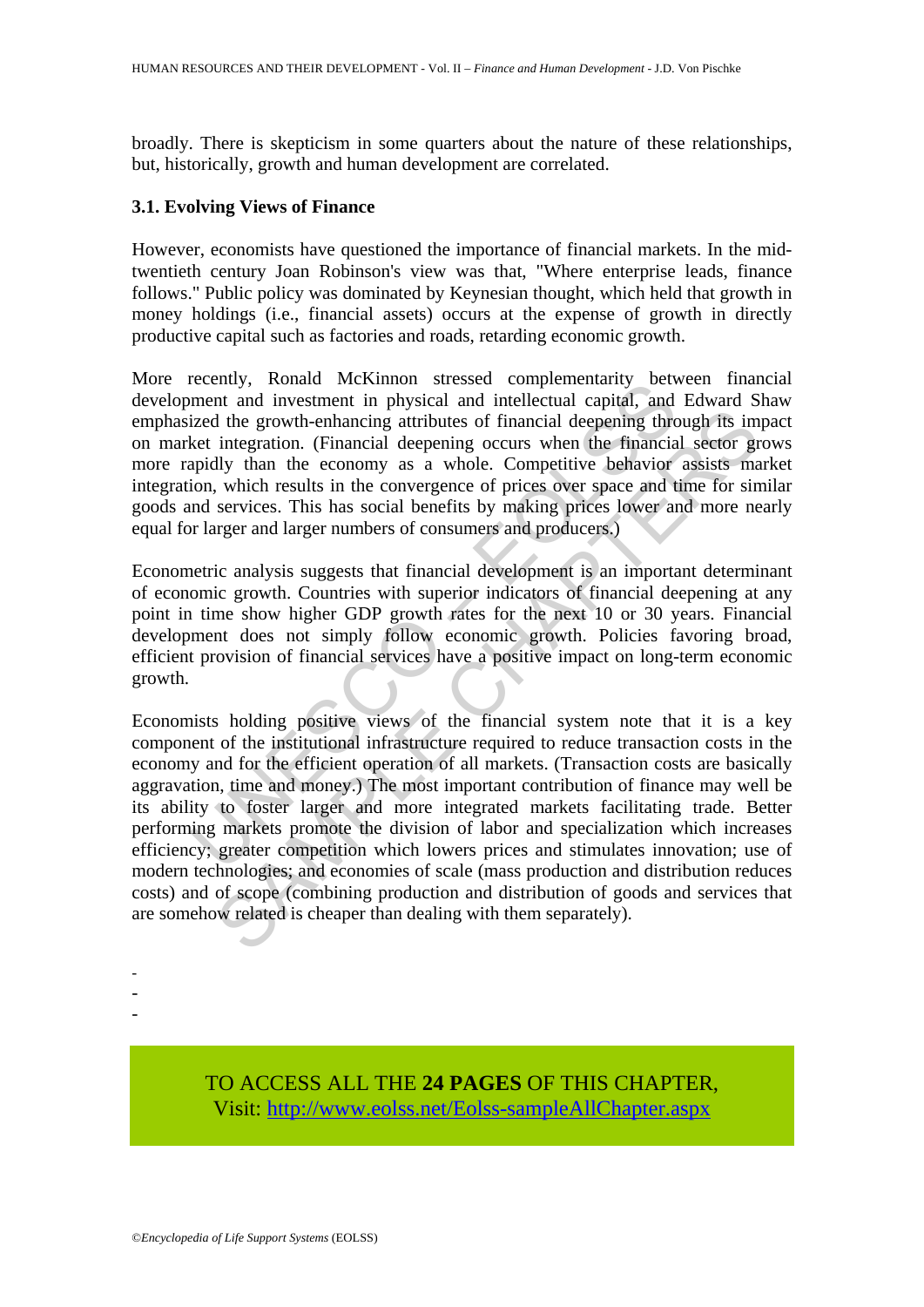#### **Bibliography**

Bernstein, P.L. (1996). *Against the Gods: The Remarkable Story of Risk*. New York: John Wiley & Sons, Inc. [Increasingly accurate means of estimating risks which contribute to prosperity and human development.]

McKinnon, R.I. (1973). *Money and Capital in Economic Development*. Washington DC: The Brookings Institution. [Seminal work contributing to the theoretical basis for financial liberalization.]

Powelson, J.P. (1994). *Centuries of Economic Endeavor: Parallel Paths in Japan and Europe and Their Contrast with the Third World.* Ann Arbor MI: The University of Michigan Press. [Social and political development based on the gradual diffusion of power through increasingly sophisticated methods of conflict resolution has created the liberal institutions that are the basis of prosperity, including human development.]

Shaw, E.S. (1973). *Financial Deepening in Economic Development*. New York: Oxford University Press. [Seminal work contributing to the theoretical basis for financial liberalization.]

Sherraden, M. (1991). *Assets and the Poor: A New American Welfare Policy*. Armonk NY and London: M.E. Sharpe, Inc. [Welfare policy should include asset-based programs: traditional income-based assistance has failed to empower the poor or lift them out of poverty.]

neut.]<br>
S. (1973). Financial Deepening in Economic Development. New York: Oxford<br>
work contributing to the theoretical basis for financial liberalizationk: Oxford<br>
No. M. (1991). Assets and the Poor: A New American Welfare Stiglitz, J.E., A.Weiss, (1981). Credit Rationing in Markets with Imperfect Information. *American Economic Review*, **lxxi**, June. [Seminal article on the specific or unique behavior of credit markets, from an economic point of view, utilizing concepts of imperfect information and contract enforcement problems.]

The World Bank. (annual). *World Development Report*. New York: Oxford University Press. [Explores topics relating to development, such as poverty, health and finance, with a different theme each year.]

Udry, C. (1990). Credit Markets in Northern Nigeria: Credit as Insurance in a Rural Economy. *The World Bank Economic Review*, **4**, 3, September. [Informal rural credit relationships contain mutual insurance elements that are especially important in cushioning shocks.]

United Nations Development Program. (annual). *Human Development Report*. New York: Oxford University Press. [Uses a specially-constructed index to rank human development in most nations of the world, and evaluates politically current, basic aspects of human development, with special attention to poverty]

Von Pischke, J.D. (1991). *Finance at the Frontier: Debt Capacity and the Role of Credit in the Private Economy*. Washington DC: The World Bank. [Explains the building blocks of finance (value, risk and confidence) and their relation to the successful development of the financial sector.]

1973). *Financial Deepening in Economic Development*. New York: Oxford University F<br>
contributing to the theoretical basis for financial librentization.]<br>
I. (1991). Assets and the Poor: A New American Welfare Policy. Armo Zeller, M., G. Schrieder, J. von Braun, F. Heidhues. (1997). Rural Finance for Food Security for the Poor: Implications for Research and Policy. *Food Policy Review* **4.** Washington DC: International Food Policy Research Institute. [Based on large studies in poor countries, explores risk management by poor, vulnerable rural households, including savings in various forms and insurance mechanisms.]

#### **Biographical Sketch**

**J.D. Von Pischke** is President of Frontier Finance International, based in Washington DC. The firm was founded in 1998 and is an affiliate of Internationale Projekt Consult GmbH (IPC) in Frankfurt, Germany. Both companies are dedicated solely to microfinance management and institution building, with commercial microfinance operations organized as microfinance banks or finance companies in more than 20 countries. Dr Von Pischke has an MBA from Columbia University, served in the US Peace Corps in Ethiopia as a lecturer at Haile Sellassie I University, and worked for Chase Manhattan Bank in New York, London and Monrovia. He received his PhD from the University of Glasgow, doing research on the political economy of farm credit in Kenya. From 1976 to 1995 he was a staff member of the World Bank, specializing in rural finance, industrial finance and financial policy. He was director of USAID's Financial Sector Development Project, based at Barents Group, KPMG Peat Marwick. Dr Von Pischke is the author of *Finance at the Frontier: Debt Capacity and the Role of Credit in the Private Economy*,